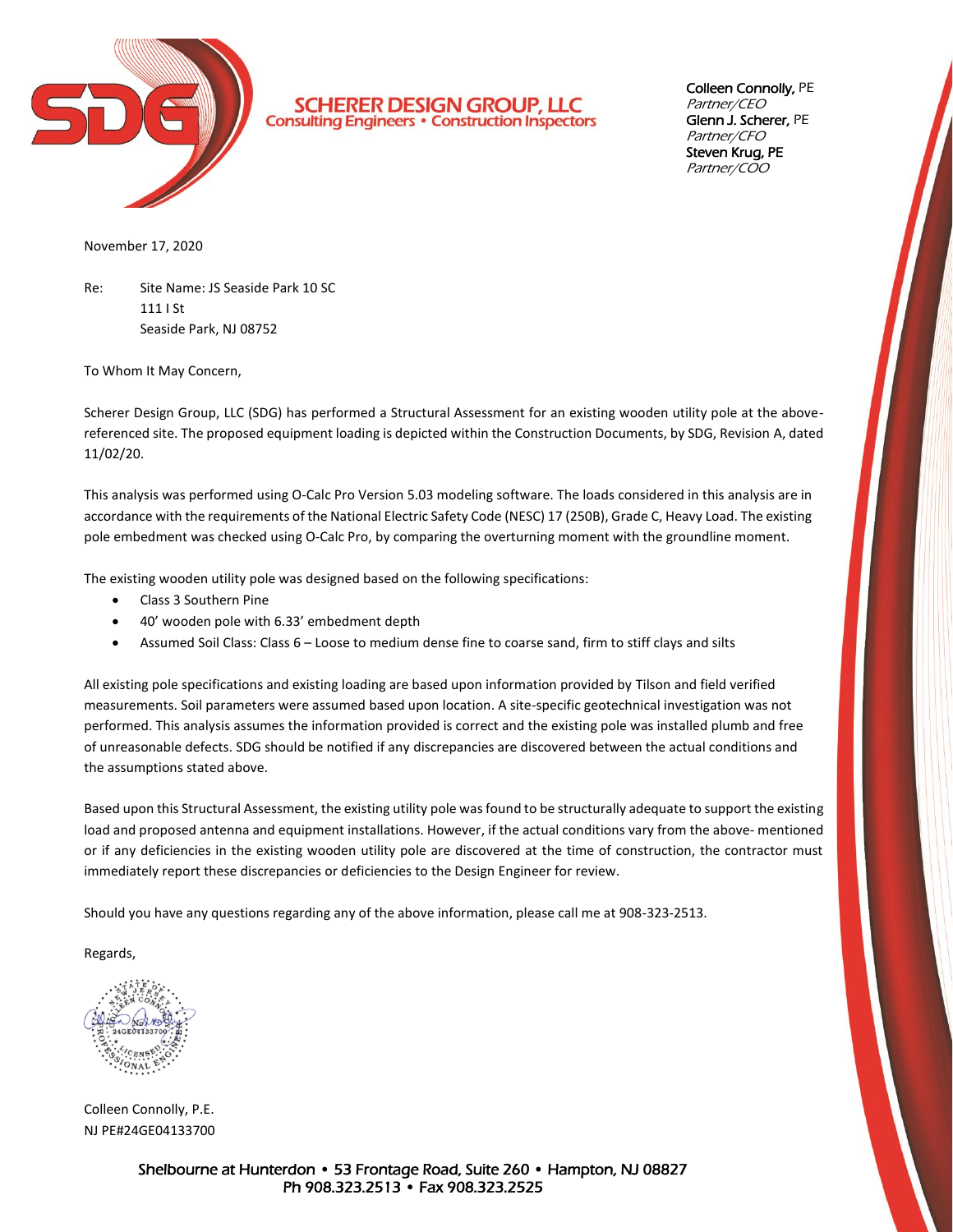## Pole ID:JS Seaside Park <sup>10</sup> SC.pplx **O-Calc® Pro** *Analysis Report*

| Pole Num:  | JS Seaside Park 10 SC Pole Length / Class: |                                      |                          |                                 | 40 / 3 Code:                    |                           | <b>NESC</b> Structure Type:      | <b>Unguyed Tangent</b> |
|------------|--------------------------------------------|--------------------------------------|--------------------------|---------------------------------|---------------------------------|---------------------------|----------------------------------|------------------------|
| Aux Data 1 |                                            | <b>Unset</b> Species:                |                          | <b>SOUTHERN PINE</b> NESC Rule: |                                 | <b>Rule 250B</b> Status   |                                  | <b>Unguyed</b>         |
| Aux Data 2 |                                            | <b>Unset</b> Setting Depth (ft):     |                          |                                 | <b>6.33</b> Construction Grade: |                           | C Pole Strength Factor:          | 0.85                   |
| Aux Data 3 |                                            | <b>Unset</b> G/L Circumference (in): |                          |                                 | 35.87 Loading District:         |                           | <b>Heavy</b> Transverse Wind LF: | $1.75$                 |
| Aux Data 4 |                                            | <b>Unset</b> G/L Fiber Stress (psi): |                          |                                 | 8,000 Ice Thickness (in):       |                           | <b>0.50</b> Wire Tension LF:     | 1.00                   |
| Aux Data 5 |                                            | <b>Unset</b> Allowable Stress (psi): |                          |                                 | 6,800 Wind Speed (mph):         |                           | 39.53 Vertical LF:               | 1.90                   |
| Aux Data 6 |                                            | <b>Unset</b> Fiber Stress Ht. Reduc: |                          |                                 | <b>No</b> Wind Pressure (psf):  | 4.00                      |                                  |                        |
| Latitude:  |                                            |                                      | 39.929474 Deg Longitude: |                                 |                                 | -74.077975 Deg Elevation: |                                  | 0 Feet                 |



| Pole Capacity Utilization (%) |      | Height<br>(ft) | <b>Wind Angle</b><br>$(\text{deg})$ |
|-------------------------------|------|----------------|-------------------------------------|
| Maximum                       | 38.4 | 0.0            | 345.6                               |
| Groundline                    | 38.4 | 0.0            | 345.6                               |
| Vertical                      | 6.5  | 17 7           | 345.6                               |

| <b>Pole Moments (ft-Ib)</b> |        | <b>Load Angle</b><br>$(\deg)$ | <b>Wind Angle</b><br>$(\text{deg})$ |
|-----------------------------|--------|-------------------------------|-------------------------------------|
| Max Cap Util                | 31,468 | 349.8                         | 345.6                               |
| Groundline                  | 31,468 | 349.8                         | 345.6                               |
| <b>GL Allowable</b>         | 82,834 |                               |                                     |
| Overturn                    | 33,185 |                               |                                     |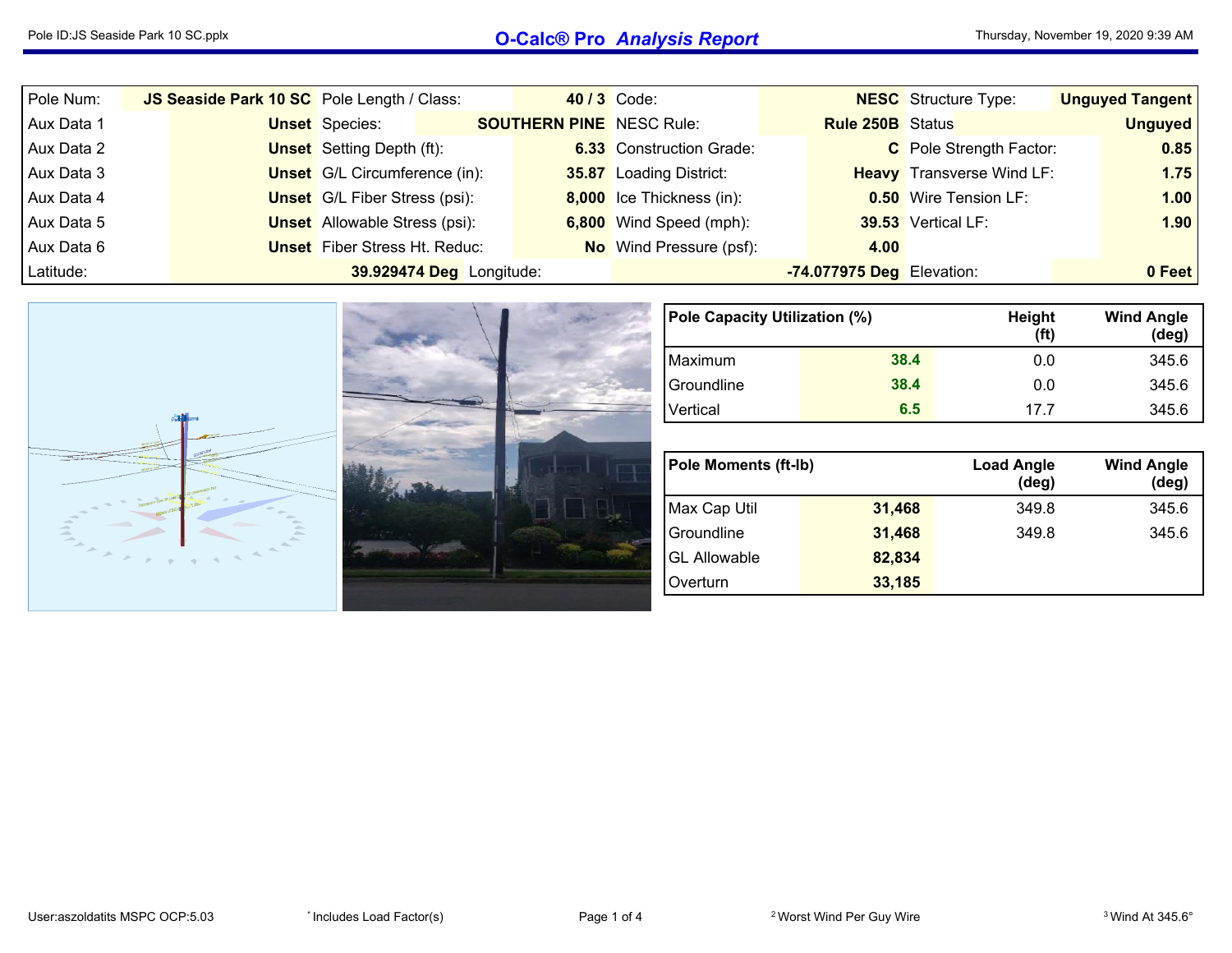| Groundline Load Summary - Reporting Angle Mode: Load - Reporting Angle: 349.8° |                                |                                   |                                              |                                        |                                   |                                              |                                  |                                           |                                        |                                   |  |  |  |  |
|--------------------------------------------------------------------------------|--------------------------------|-----------------------------------|----------------------------------------------|----------------------------------------|-----------------------------------|----------------------------------------------|----------------------------------|-------------------------------------------|----------------------------------------|-----------------------------------|--|--|--|--|
|                                                                                | <b>Shear</b><br>Load*<br>(Ibs) | <b>Applied</b><br>Load<br>$(\% )$ | <b>Bending</b><br><b>Moment</b><br>$(ft-lb)$ | <b>Applied</b><br><b>Moment</b><br>(%) | <b>Pole</b><br>Capacity<br>$(\%)$ | <b>Bending</b><br><b>Stress</b><br>(+/- psi) | <b>Vertical</b><br>Load<br>(Ibs) | <b>Vertical</b><br><b>Stress</b><br>(psi) | <b>Total</b><br><b>Stress</b><br>(psi) | <b>Pole</b><br>Capacity<br>$(\%)$ |  |  |  |  |
| <b>Powers</b>                                                                  | $-18$                          | $-1.1$                            | $-517$                                       | $-1.6$                                 | $-0.6$                            | $-43$                                        | 111                              |                                           | $-41$                                  | $-0.6$                            |  |  |  |  |
| Comms                                                                          | 1,456                          | 87.1                              | 27,572                                       | 87.6                                   | 33.3                              | 2,268                                        | 788                              | 8                                         | 2,275                                  | 33.5                              |  |  |  |  |
| GenericEquipments                                                              | 51                             | 3.0                               | 1,270                                        | 4.0                                    | 1.5                               | 105                                          | 290                              | 3                                         | 107                                    | 1.6                               |  |  |  |  |
| Pole                                                                           | 184                            | 11.0                              | 3,142                                        | 10.0                                   | 3.8                               | 258                                          | ,867                             | 18                                        | 277                                    | 4.1                               |  |  |  |  |
| Insulators                                                                     | 0                              | 0.0                               |                                              | 0.0                                    | 0.0                               | $\bf{0}$                                     | 49                               | 0                                         |                                        | 0.0                               |  |  |  |  |
| Pole Load                                                                      | 1,672                          | 100.0                             | 31,468                                       | 100.0                                  | 38.0                              | 2,588                                        | 3,105                            | 30                                        | 2,618                                  | 38.5                              |  |  |  |  |
| Pole Reserve Capacity                                                          |                                |                                   | 51,366                                       |                                        | 62.0                              | 4,212                                        |                                  |                                           | 4,182                                  | 61.5                              |  |  |  |  |

| <b>Load Summary by Owner - Reporting Angle Mode: Load - Reporting Angle: 349.8°</b> |                                |                                  |                                              |                                            |                         |                                                |                           |                                    |                                 |                         |  |  |  |  |
|-------------------------------------------------------------------------------------|--------------------------------|----------------------------------|----------------------------------------------|--------------------------------------------|-------------------------|------------------------------------------------|---------------------------|------------------------------------|---------------------------------|-------------------------|--|--|--|--|
|                                                                                     | <b>Shear</b><br>Load*<br>(lbs) | <b>Applied</b><br>∟oad<br>$(\%)$ | <b>Bending</b><br><b>Moment</b><br>$(ft-lb)$ | <b>Applied</b><br><b>Moment</b><br>$(\% )$ | Pole<br>Capacity<br>(%) | <b>Bending</b><br><b>Stress</b><br>$(+/-$ psi) | Vertical<br>Load<br>(lbs) | Vertical<br><b>Stress</b><br>(psi) | Total<br><b>Stress</b><br>(psi) | Pole<br>Capacitv<br>(%) |  |  |  |  |
| <b>Existing</b>                                                                     | ,502                           | 89.8                             | 28,461                                       | 90.4                                       | 34.4                    | 2,341                                          | 846                       | 8                                  | 2,349                           | 34.5                    |  |  |  |  |
| Proposed                                                                            | $-13$                          | $-0.8$                           | $-134$                                       | $-0.4$                                     | $-0.2$                  | $-11$                                          | 392                       | 4                                  | -7                              | $-0.1$                  |  |  |  |  |
| Pole                                                                                | 184                            | 11.0                             | 3,142                                        | 10.0                                       | 3.8                     | 258                                            | .867                      | 18                                 | 277                             | 4.1                     |  |  |  |  |
| <b>Totals:</b>                                                                      | ,672                           | 100.0                            | 31,468                                       | 100.0                                      | 38.0                    | 2,588                                          | 3,105                     | 30                                 | 2,618                           | 38.5                    |  |  |  |  |

## **Detailed Load Components:**

| <b>Power</b>             |              | Owner    | Height<br>(f <sup>t</sup> ) | Horiz.<br>Offset<br>(in) | Cable<br><b>Diameter</b><br>(in) | Sag at<br>Max<br>Temp<br>(f <sup>t</sup> ) | Cable<br>Weight<br>lbs/ft) | Lead/Span<br>Length<br>(f <sup>t</sup> ) | Span<br>Angle<br>(deg) | Wire<br>Length<br>(f <sup>t</sup> ) | <b>Tension</b><br>(Ibs) | <b>Tension</b><br>Moment*<br>(ft-Ib) | <b>Offset</b><br>Moment<br>(ft-Ib) | Wind<br>Moment*<br>$(ft-lb)$ | Moment<br>at GL*<br>$(ft-lb)$ |
|--------------------------|--------------|----------|-----------------------------|--------------------------|----------------------------------|--------------------------------------------|----------------------------|------------------------------------------|------------------------|-------------------------------------|-------------------------|--------------------------------------|------------------------------------|------------------------------|-------------------------------|
| Secondary                | DUPLEX 6 AWG | Existing | 26.22                       | 6.36                     | 0.5370                           |                                            | 0.071                      | 36.0                                     | 10.0                   | 36.0                                |                         |                                      | -9                                 | 16                           |                               |
| Secondary                | DUPLEX 6 AWG | Existing | 26.22                       | 6.36                     | 0.5370                           |                                            | 0.071                      | 41.0                                     | 185.0                  | 41.1                                |                         |                                      | $-10$                              | 11                           |                               |
| Secondary                | DUPLEX 6 AWG | Proposed | 25.22                       | 6.67                     | 0.5370                           |                                            | 0.071                      | 41.0                                     | 185.0                  | 41.1                                |                         |                                      | $-10$                              | 11                           | $\overline{0}$                |
| Overlashed Bundle        | 6M           | Existing | 26.25                       | 6.36                     | 0.2420                           | 1.21                                       | 0.104                      | 36.0                                     | 10.0                   | 36.0                                | 25                      | 616                                  | -9                                 | 55                           | 662                           |
| <b>Overlashed Bundle</b> | 6M           | Existing | 26.25                       | 6.36                     | 0.2420                           | 1.55                                       | 0.104                      | 41.0                                     | 185.0                  | 41.1                                | 25                      | $-633$                               | $-10$                              | 38                           | -605                          |
| Overlashed Bundle        | 6M           | Proposed | 25.25                       | 6.67                     | 0.2420                           | 1.55                                       | 0.104                      | 41.0                                     | 185.0                  | 41.1                                | 25                      | $-609$                               | $-11$                              | 37                           | $-583$                        |
|                          |              |          |                             |                          |                                  |                                            |                            |                                          |                        |                                     | Totals:                 | $-627$                               | $-59$                              | 168                          | $-518$                        |

| Comm              |          | Owner    | Height<br>(f <sup>t</sup> ) | Horiz.<br>Offset<br>(in) | Cable<br><b>Diameter</b><br>(in) | Sag at<br>Max<br>Temp<br>(ft) | Cable<br>Weight<br>(Ibs/ft) | Lead/Spani<br>Length<br>(f <sup>t</sup> ) | Span<br>Angle<br>(deg) | Wire<br>Length<br>(f <sup>t</sup> ) | Tension<br>(Ibs) | <b>Tension</b><br>Moment*<br>(ft-Ib, | <b>Offset</b><br>Moment*<br>$(ft-lb)$ | Wind<br><b>Moment</b><br>$(ft-lb)$ | Moment<br>at GL*<br>$(ft-lb)$ |
|-------------------|----------|----------|-----------------------------|--------------------------|----------------------------------|-------------------------------|-----------------------------|-------------------------------------------|------------------------|-------------------------------------|------------------|--------------------------------------|---------------------------------------|------------------------------------|-------------------------------|
| Overlashed Bundle | 6M       | Existing | 19.83                       | 7.00                     | 0.2420                           | 0.30                          | 0.104                       | 107.0                                     | 0.0                    | 107.0                               | 750              | 14,641                               | 34                                    | 35                                 | 14,709                        |
| CATV              | 25. CATV | Existing | 19.83                       | 7.00                     | 0.2500                           | 1.11                          | 0.091                       | 36.0                                      | 10.0                   | 36.7                                | 15               | 279                                  |                                       | 37                                 | 327                           |
| Overlashed Bundle | 6M       | Existing | 19.83                       | 7.00                     | 0.2420                           | 1.37                          | 0.104                       | 105.0                                     | 90.0                   | 105.0                               | 300              | $-1,051$                             | 29                                    | 807                                | $-215$                        |